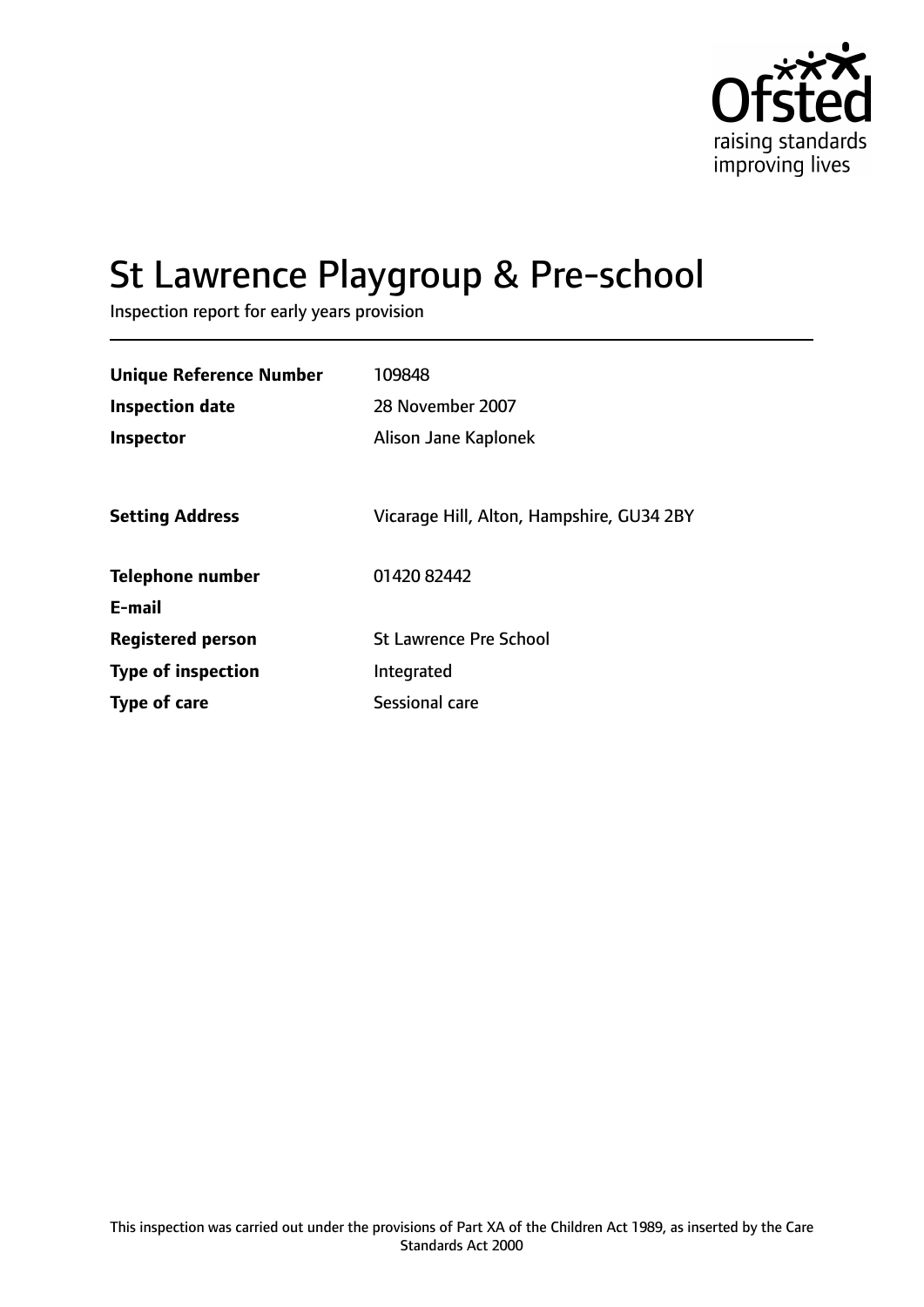### **ABOUT THIS INSPECTION**

The purpose of this inspection is to assure government, parents and the public of the quality of childcare and, if applicable, of nursery education. The inspection was carried out under Part XA Children Act 1989 asintroduced by the Care Standards Act 2000 and, where nursery education is provided, under Schedule 26 of the School Standards and Framework Act 1998.

This report details the main strengths and any areas for improvement identified during the inspection. The judgements included in the report are made in relation to the outcomes for children set out in the Children Act 2004; the National Standards for under 8s day care and childminding; and, where nursery education is provided, the *Curriculum guidance for the foundation stage.*

The report includes information on any complaints about the childcare provision which Ofsted has received since the last inspection or registration or 1 April 2004 whichever is the later.

## **The key inspection judgements and what they mean**

*Outstanding: this aspect of the provision is of exceptionally high quality Good: this aspect of the provision is strong Satisfactory: this aspect of the provision is sound Inadequate: this aspect of the provision is not good enough*

For more information about early years inspections, please see the booklet *Are you ready for your inspection?* which is available from Ofsted's website: *www.ofsted.gov.uk.*

## **THE QUALITY AND STANDARDS OF THE CARE AND NURSERY EDUCATION**

On the basis of the evidence collected on this inspection:

The quality and standards of the care are inadequate - notice of action to improve. The registered person does not meet the National Standards for under 8s day care and childminding.

The quality and standards of the nursery education are inadequate - notice of action to improve.

## **WHAT SORT OF SETTING IS IT?**

St Lawrence Pre-school is a voluntary group run by a parent committee and has been registered since 1974. It is registered to provide sessional care for up to 26 children aged two to five years. The pre-school opensfive days a week during school term time, offering morning and afternoon sessions. Sessions run from 09:15 to 11:45 Monday to Friday and 12:45 to 15:15 on Tuesday afternoons. Currently there are 24 children on roll, of these 16 are in receipt of nursery education funding. The group provides support for children with learning difficulties and/or disabilities and with English as an additional language.

The group operate from a church hall and have access to the main hall, kitchen and toilets. The church grounds are used for outdoor activities.

The group employs four staff, all of whom hold Early Years qualifications. The setting liaises and receives teacher support from local schools. Support and advice is also received from the Early Education and Childcare Unit .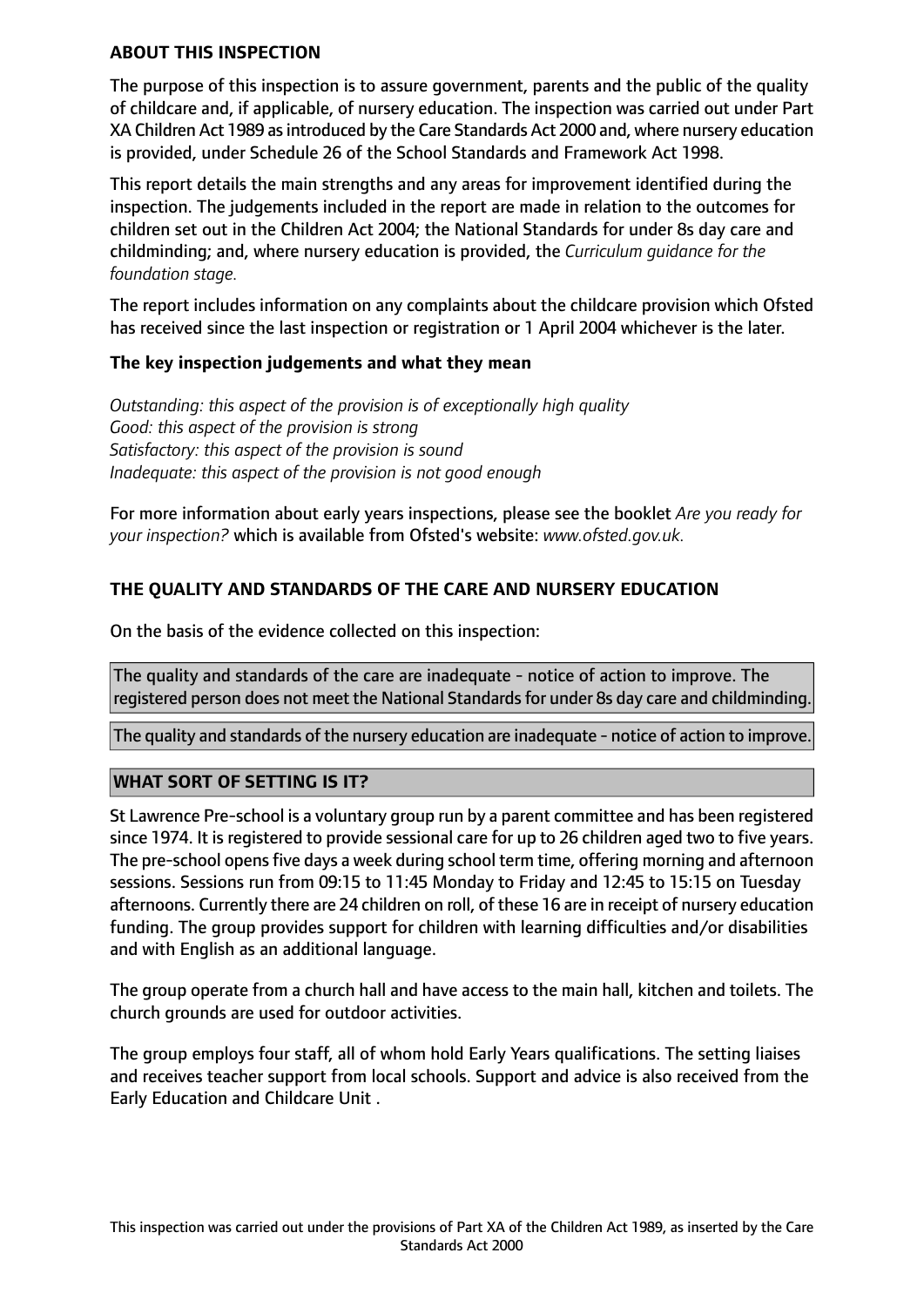## **Helping children to be healthy**

The provision is satisfactory.

Children's physical needs are sufficiently well met because staff follow sound procedures. They consult with parents about the children's health needs and keep appropriate documentation on site. Staff are all trained in First Aid and keep organised records of accidents or any medication which they administer. Children know when they need to wash their hands and are able to access tissues to wipe their own noses. They are provided with a varied range of healthy snacks, such as crackers, fruit and vegetable sticks. Children are offered drinks during the sessions.

Children develop physical control, experiment with movement and improve their manipulative skills during a satisfactory range of activities, such as parachute games, climbing and balancing. They are gaining an awareness of the space around them as they move between activities and are aware of others as they play with the train track on the carpet area. Children use a range of equipment, tools and materials safely as they paint, stick and draw.

## **Protecting children from harm or neglect and helping them stay safe**

The provision is satisfactory.

Children are cared for in an acceptably safe and secure environment where entry to the building is monitored. Children are safeguarded by staff who follow effective procedures, such as supervising the children when they use the communal toilets. Children and staff are familiar with the fire evacuation procedure which they practise each term. Staff ensure that they make satisfactory use of the available space to enable children to move freely and safely between activities, accessing a range of toys and play materials. Visual risk assessments are carried out each day before the session starts, as the building is often used by other groups.

Children are protected by staff who have a satisfactory understanding of child protection procedures and keep local contact numbers accessible. They display information about local child protection procedures on the parents notice board. There is a policy available for both staff and parents to see, although it does not include information about how staff will deal with any allegations made against them.

## **Helping children achieve well and enjoy what they do**

The provision is inadequate.

Staff provide a range of resources and activities linked to the Foundation Stage curriculum, although plans do not show clearly what children are expected to learn. Children choose from painting, books, dough, puzzles or completing a simple programme on the computer. They form reasonably good relationships with the staff and enjoy sitting together to draw pictures or have their snack.

#### NURSERY EDUCATION.

The quality of teaching and learning is inadequate.

The pre-school environment is laid out in a few learning areas, such as a role play and book corner or floor play on the carpeted area. Children help themselves to resources and enjoy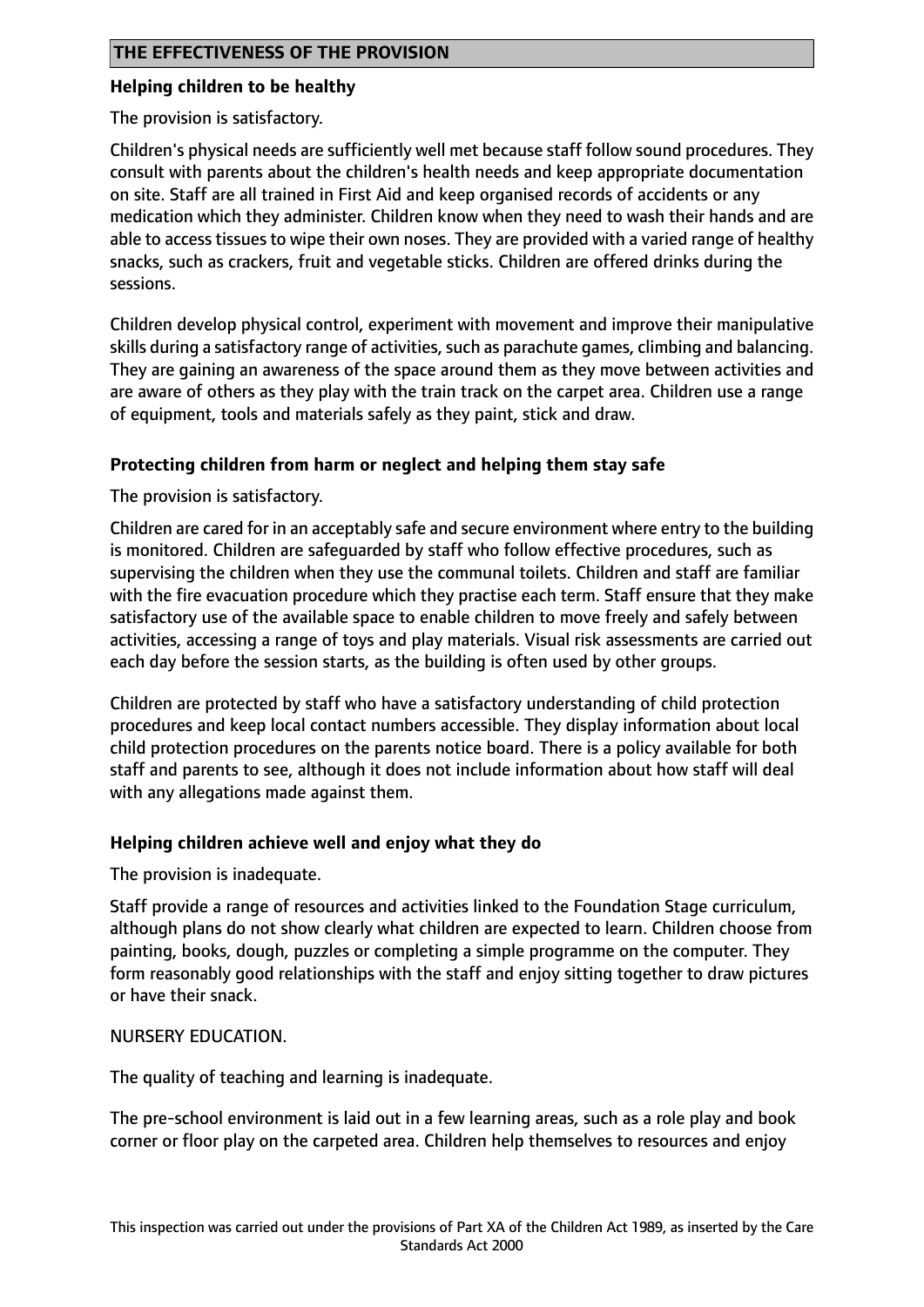dressing-up or playing in the igloo. Some incidental learning takes place as they count at registration time or talk about the animals they can see in the story book. However, staff lack the knowledge and understanding of the Foundation Stage curriculum and how children learn to enable the children to make sufficient progress in all areas of learning. They often provide activities which are inappropriate for the children's age or stage of development, such as sitting and writing their names or completing worksheets. Plans cover the six areas of learning, but do not show clear learning objectives for activities, or how they will be adapted to provide challenge for the older or more able children. Many assessment records are inaccurate and are not used to inform future planning.

Children all enjoy listening to stories and contribute to discussions at circle time. Some children recognise their names as they look for their place at snack time and some can write recognisable letters. Children enjoy drawing and mark making as they sit together with staff. There is little evidence that children learn the sounds and shapes of letters or develop their writing skills during their play. Children count confidently, often above 10. They are able to talk about how many children and adults are present and older children can work out that there are more children than adults, using the mathematical language of more than and less than. There is little evidence that children learn about shape, space or measure.

Children confidently talk to staff about their families and friends. They take part in cooking activities and many are able to complete simple programmes on the computer. They construct and build and enjoy using the tape to wrap their pretend Christmas presents, before they send them down Santa's shoot. Children have opportunities to explore colour or texture as they paint and enjoy listening to the sounds made by different musical instruments. They confidently squash the dough and use scissors to cut it up.

## **Helping children make a positive contribution**

The provision is inadequate.

Children are all treated with respect and their individual care needs are met by staff who include and value all children. Children are often praised and are beginning to gain in confidence and self-esteem. Some of the older children are learning to share and take turns with resources. Children are beginning to understand the routine of the sessions and become involved in the life of the pre-school, for example, helping to tidy up. Children with learning difficulties and/or disabilities or English as an additional language are also welcomed and included at the setting. Children's spiritual, moral, social and cultural development is fostered.

The partnership with parents is inadequate. They can access information about the pre-schools daily routine and topics from the notice board and newsletters. They find staff approachable and talk to them as they collect their children at the end of the session. However, they have little involvement in their children's learning and information regarding their child's progress is often inaccurate. They know how to make a complaint but records are not confidential and do not show any actions taken as the result of a complaint being made.

# **Organisation**

The organisation is inadequate.

Children are never left with unvetted adults and all visitors are asked to sign in as they arrive on the premises. Staff are appropriately qualified and have attended some short courses provided by their local authority. Adult to child ratios are maintained and staff work directly with the children. Appropriate essential records such as names, addresses and emergency contact details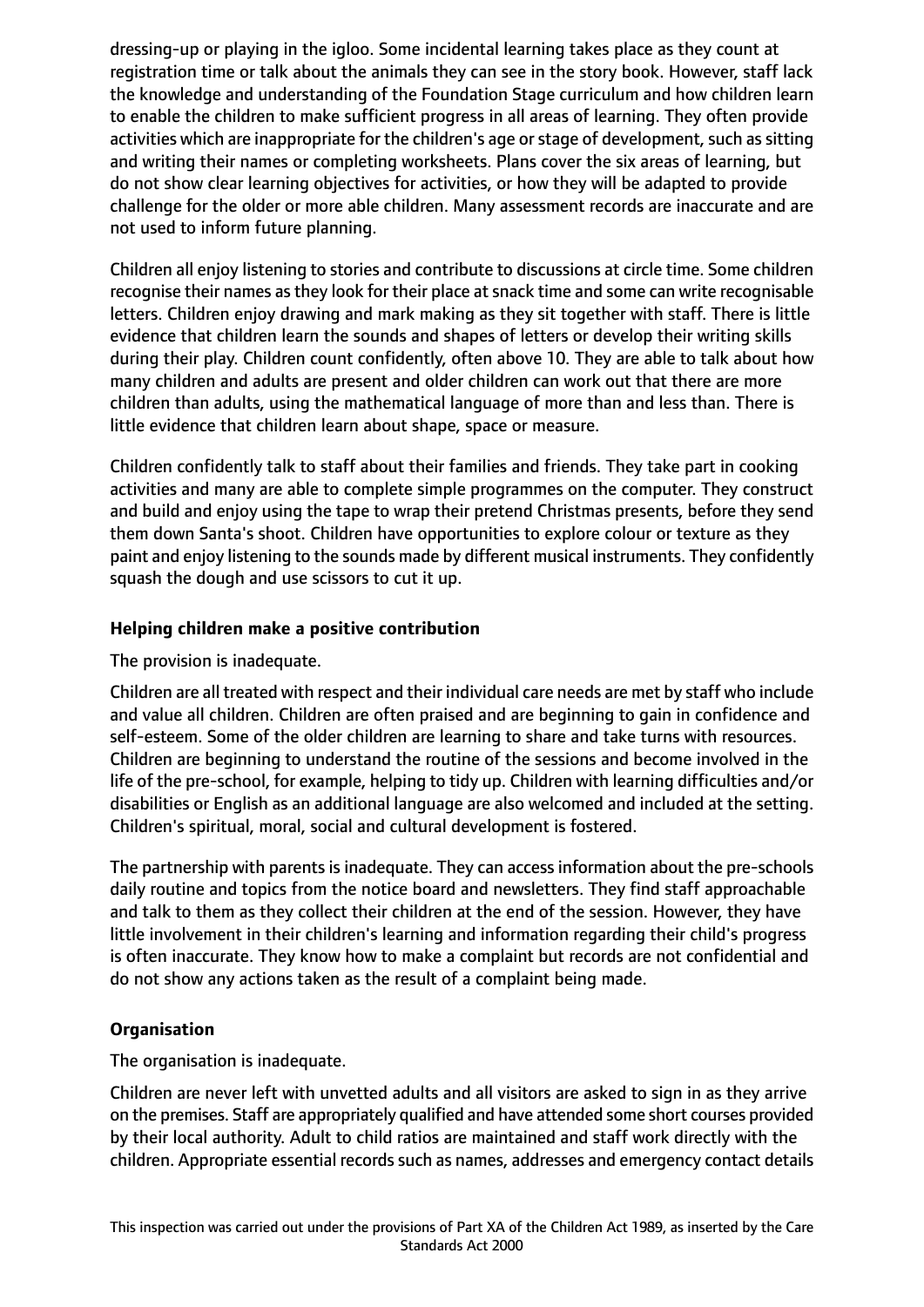are kept for all children. Children are ticked off on a registration sheet as they arrive at the pre-school, but not as they leave, and this record does not always show the accurate number of children on site.

Leadership and management is inadequate.

There is a clear management structure in the pre-school and assistants are supported in identifying their training needs. However, the registered person does not ensure that the regulatory body is informed of any changes or that supervisory staff are appropriately supported to fulfil their role within the pre-school. There is no system in place to monitor or evaluate the provision for nursery education. As a consequence, children are cared for in an environment where teaching lacks challenge and they are making insufficient progress in their learning. Management have made little or no improvement since the last inspection. Overall, the pre-school does not meet the needs of the range of children for whom it provides care and education.

## **Improvements since the last inspection**

At the last inspection, the pre-school were asked to develop a system for obtaining parental consent and recording long term medication. This is now in place.

They were also asked to ensure that the behaviour management policy contains a statement on bullying. There is now a separate bullying policy in place.

The pre-school were also asked to ensure that the child protection policy contains a procedure if a staff member is accused of abuse. This has not been included in the new policy.

They were asked to ensure the complaints procedure and policy has correct up to date information. Complaints are now being logged, but records are not confidential and do not show any follow up action taken.

To improve the provision for nursery education, the pre-school were asked to ensure all staff have a sound understanding of the early learning goals and stepping stones and especially the program for mathematics and knowledge and understanding of the world. No improvement has been made.

They were also asked to ensure that planning has sufficient detail to enable staff to be aware of the activity objectives, how it will be adapted to provide challenge for more able children and how staff will be deployed. No improvement has been made.

## **Complaints since the last inspection**

A concern was raised with regard to a complaint made directly to the provider by a parent. The complaint to the provider related to Standard 2: Organisation, which includes meeting children's needs effectively and Standard 12: Working in partnership with parents and carers.

Ofsted investigated this by making an unannounced visit on 14/11/2005, as a result an action was raised under Standard 12 regarding the requirement to improve the procedures for recording and dealing with complaints and introduce a system to maintain a record of all complaints. The provider remains registered.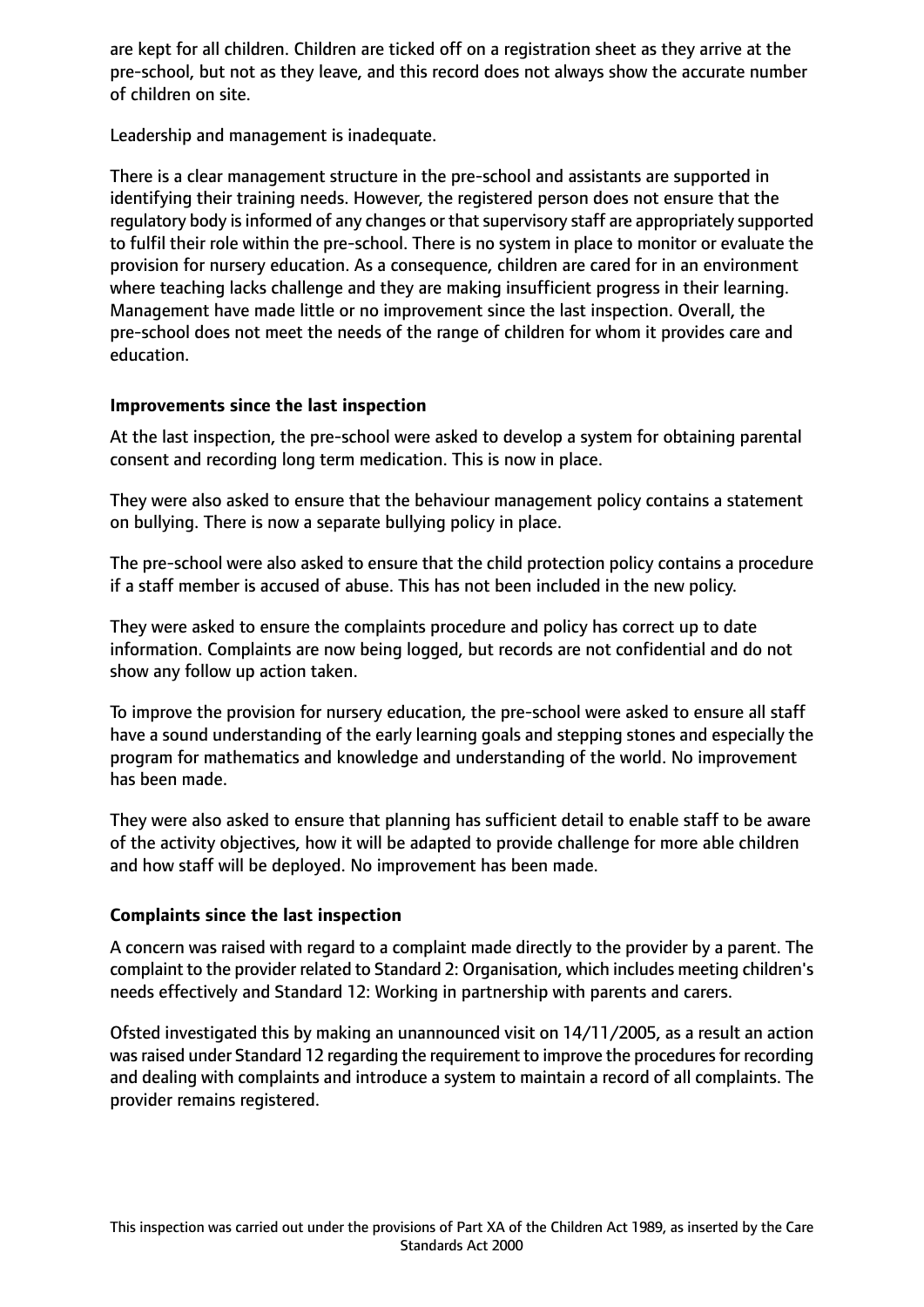The provider is required to keep a record of complaints made by parents, which they can see on request. The complaints record may contain complaints other than those made to Ofsted.

## **THE QUALITY AND STANDARDS OF THE CARE AND NURSERY EDUCATION**

On the basis of the evidence collected on this inspection:

The quality and standards of the care are inadequate - notice of action to improve. The registered person does not meet the National Standardsfor under 8s day care and childminding.

The quality and standards of the nursery education are inadequate - notice of action to improve.

## **WHAT MUST BE DONE TO SECURE FUTURE IMPROVEMENT?**

#### **The quality and standards of the care**

To improve the quality and standards of care, the registered person **must** take the following actions:

- make sure that the registered person informs Ofsted of any changes and complies with all conditions of registration.
- draw up an action plan to show how supervisory staff will be supported in their development.
- make sure that registers are completed accurately as children arrive and depart.
- •ensure that the record of complaints remains confidential and includes any action taken as a result of a complaint being made.
- •ensure that documentation regarding child protection includes how to deal with any allegations made against staff.

These actions are set out in a *notice of action to improve* and must be completed by the date specified in the notice.

## **The quality and standards of the nursery education**

To improve the quality and standards of nursery education, the registered person **must** take the following actions:

- •increase staff knowledge and understanding of all areas of the Foundation Stage curriculum and how children learn to enable them to provide a range of stimulating activities which are age and stage appropriate for all children.
- •ensure planning has sufficient detail to enable staff to be aware of the learning objectives and how to adapt activities to provide challenge for the older or more able children.
- •ensure observations and assessments are accurate and that they are used effectively to inform future planning.
- •ensure that accurate information about planning and children's achievements is shared with parents and that they are encouraged to be actively involved in their children's learning.
- draw up an action plan to show how the provision for Nursery education will be monitored and evaluated.